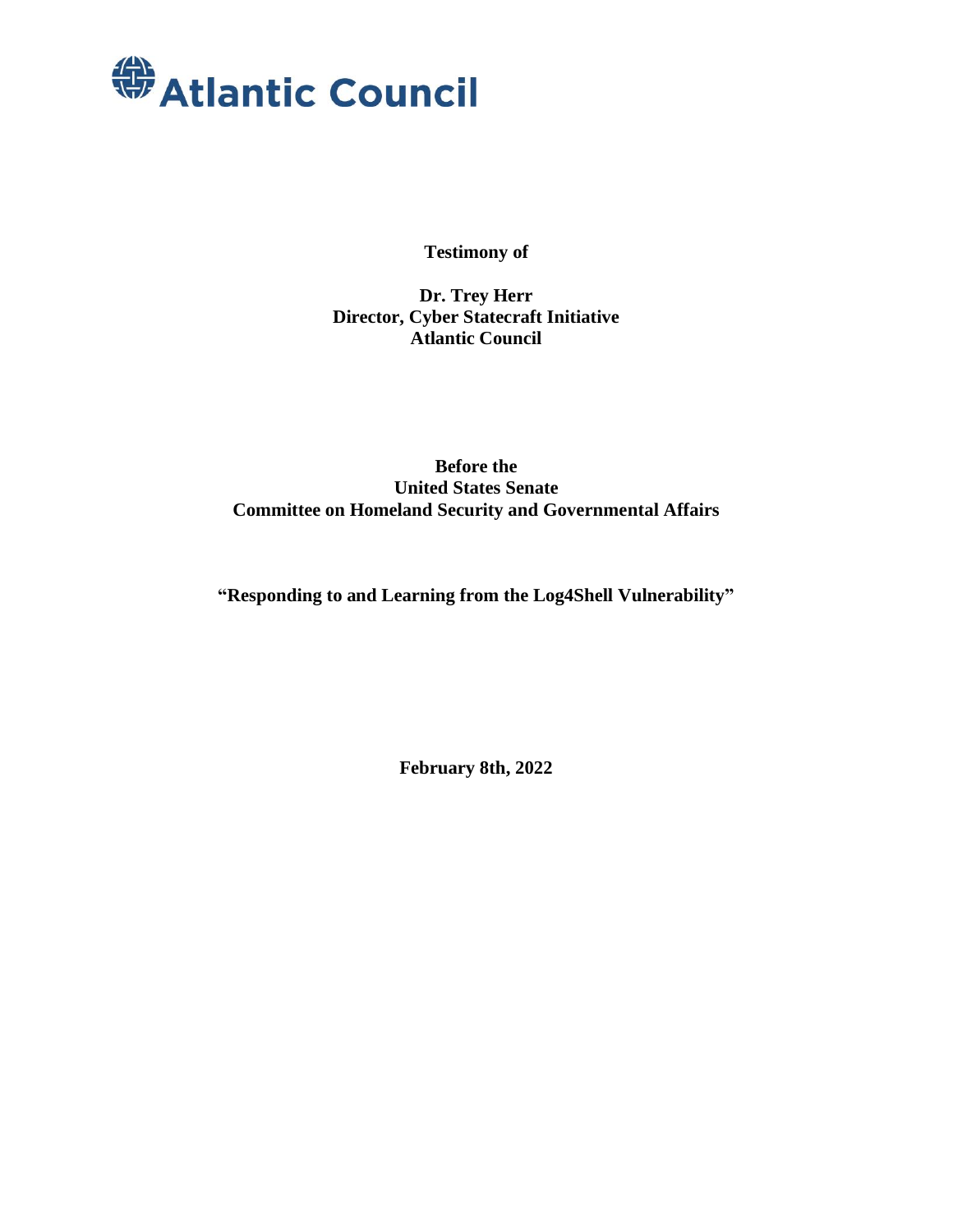Chairman Peters and Ranking Member Portman, members and staff of the Committee, thank you for the invitation to speak today. While the bulk of our discussion may involve the intricacies of technology and cybersecurity, I want to underline the ultimate importance of this topic to innovation. Software is the logic by which we mold base metal and electromagnetic impulses into computers central to economic and political life. Open source is the wellspring of that transformation, and it underpins a period of remarkable technical progress stretching back more than two decades.

Our task is to ensure the long-term viability and security of open source as it enables these important and widely used technologies. In working to improve the security of open source we should not seek to "fix" these communities, but to become a better partner to them to enable open source developers, maintainers, and consumers to better secure each other.

## Log4Shell and the Vulnerabilities of Software Supply Chains

For the past two and a half years, my team and I have studied the security of software supply chains, cataloguing more than 140 attacks and vulnerability disclosures going back to 2010. Software supply chain attacks remain popular, impactful, and are being used to great effect by states.<sup>1</sup> The sustained growth of software supply chain attacks is caused at a technical level by continued failure to secure code integrity. Attackers continue to find ways to access accounts and bypass code signing, app stores struggle to verify the innocuity of all application software, developers embed insecure design choices at the lowest level of computing, and vendors have difficulty fully grasping the scope of their software dependencies and reliance on supply chain service providers. These are complex technical challenges with neither easy nor immediate solutions, and they further complicate the lapse in policy progress to secure a supply chain that has grown critical to both industry and national security.

The most disconcerting trend in this data is the consistency with which these attacks occur against sensitive portions of our supply chains—this is not a new problem. A 2010 report from Carnegie Mellon University's Software Engineering Institute profiled the DoD's concern about vulnerabilities buried deep in software and exploited by malicious parties; and indeed we live that reality today.<sup>2</sup>

Log4j is a logging program, software that collects information about the behavior of other software. Log4shell is a means to take advantage of a flaw in that logging program to spread malicious software. The flaw itself is rooted in a feature of the logging program allowing it to

<sup>1</sup> This and several other portions of the following testimony are drawn from "Breaking Trust: Shades of Crisis across an Insecure Software Supply Chain", Trey Herr, June Lee, Will Loomis, and Stewart Scott – [https://www.atlanticcouncil.org/in-depth-research-reports/report/breaking-trust-shades-of-crisis-across-an](https://www.atlanticcouncil.org/in-depth-research-reports/report/breaking-trust-shades-of-crisis-across-an-insecure-software-supply-chain/)[insecure-software-supply-chain/](https://www.atlanticcouncil.org/in-depth-research-reports/report/breaking-trust-shades-of-crisis-across-an-insecure-software-supply-chain/) and "Broken Trust: Lessons from Sunburst", Trey Herr, Will Loomis, Emma Schroeder, Stewart Scott, Simon Handler, and Tianjiu Zuo" - [https://www.atlanticcouncil.org/programs/scowcroft](https://www.atlanticcouncil.org/programs/scowcroft-center-for-strategy-and-security/cyber-statecraft-initiative/breaking-trust/)[center-for-strategy-and-security/cyber-statecraft-initiative/breaking-trust/](https://www.atlanticcouncil.org/programs/scowcroft-center-for-strategy-and-security/cyber-statecraft-initiative/breaking-trust/)

<sup>2</sup> Robert J. Ellison, John B. Goodenough, Charles B. Weinstock, and Carol Woody, "Evaluating and Mitigating Software Supply Chain Security Risks," Carnegie Mellon University's Software Engineering Institute, May 2010, [https://resources.sei.cmu.edu/library/asset-view.cfm?assetid=9337.](https://resources.sei.cmu.edu/library/asset-view.cfm?assetid=9337)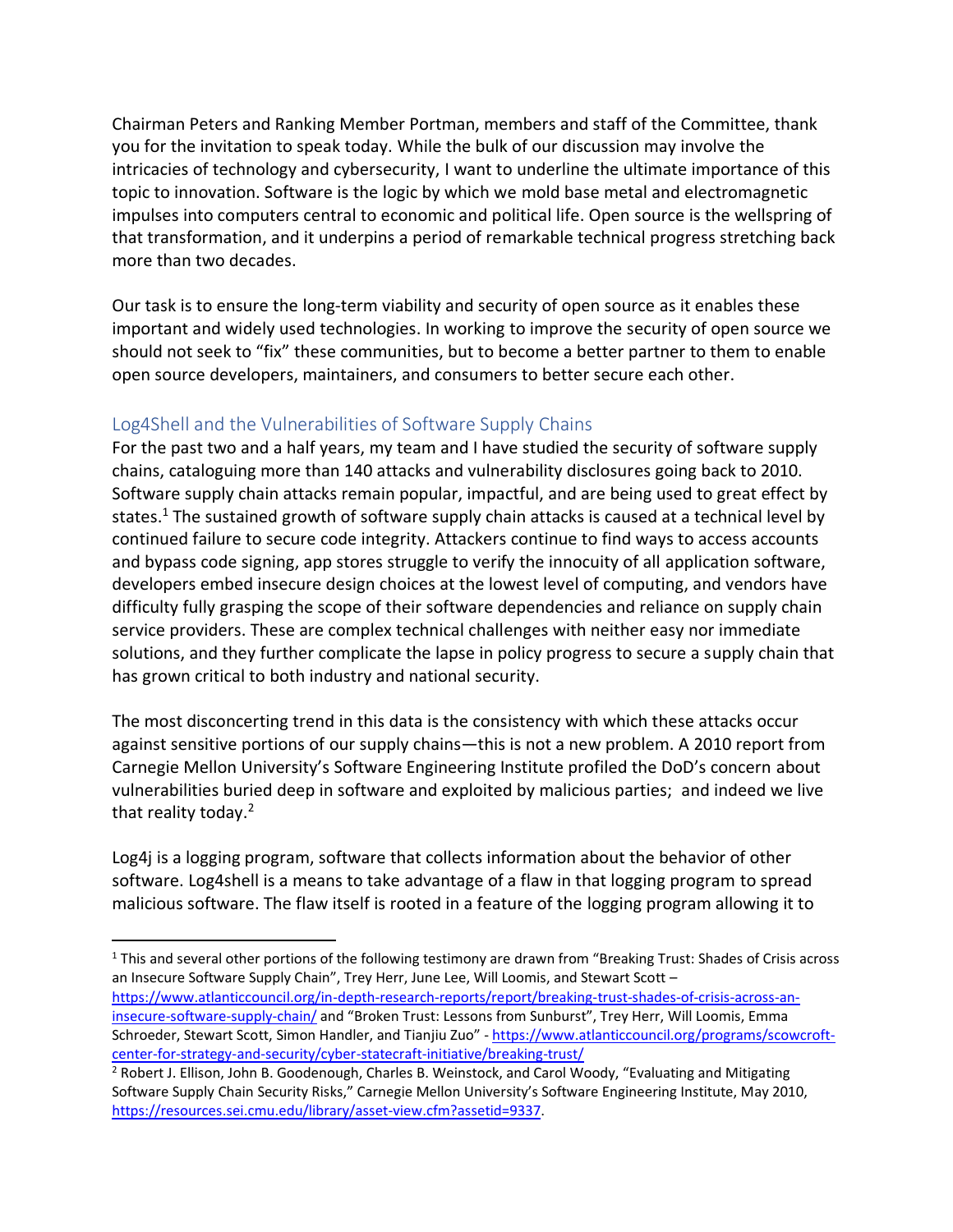look up information, including web addresses, but without good means of checking the inputs it receives. The actual flaw is tragic but not unique or altogether unpredictable. Log4j's notoriety comes from the fact that the program is widely used in other software, often several layers deep, which has made identifying and patching the affected program difficult for many.

The Log4j vulnerability and resulting Log4shell exploit are significant challenges but they are not exceptional. Software, both open source and proprietary, has been victim to and remains vulnerable to widely exploited flaws. The structure of open source maintenance means that version control, ownership, repository management, dependency tracking, and even naming conventions all impact the ecosystem's security. The Cyber Statecraft Initiative's Breaking Trust dataset<sup>3</sup> found that 29 percent of the most popular open source projects contain at least one known security vulnerability .<sup>4</sup> That is not to say that open source software is inherently more or less secure than proprietary software, and in fact the great bulk of code sold as proprietary depends to great extent on open source. In widely used proprietary operating systems, open source is rampant. Early versions of MacOS famously shared a great deal of code with the FreeBSD (Berkeley Software Distribution) version of Unix,<sup>5</sup> and Windows 10 now includes a Microsoft-developed version of the full Linux kernel.<sup>6</sup> The same transparency and mutability that make open source so useful to the entire software ecosystem also present security concerns.

#### Open Source

As software continues to spread at an unprecedented pace, developers are under pressure to create new products and services ever faster and at lower cost. Open-source software is a crucial layer in the software ecosystem whose security is under-addressed, especially as many vulnerabilities are hidden under layer after layer of dependencies. Across the software supply chain, there are a variety of types of codebase interleaving in a complex web of software interreliance. Not all open source software is developed or maintained by hobbyists and volunteers, there is a profusion of codebases with paid or even full time maintainers. Log4j had multiple full time funded developers associated with it and indeed this may have helped contribute to the risk as features were being added in response to request without a sufficient understanding of how this new code could be abused.

Open source software operates under licenses that allow others to use and modify it under limited conditions—the "source (code)" is *open* to public viewing and modification. For open

<sup>3</sup> Trey Herr, Nancy Messieh, June Lee, Will Loomis, and Stewart Scott, "Breaking Trust: The Dataset," The Atlantic Council, July 26, 2020, [https://www.atlanticcouncil.org/programs/scowcroft-center-for-strategy-and](https://www.atlanticcouncil.org/programs/scowcroft-center-for-strategy-and-security/cyber-statecraft-initiative/breaking-trust/)[security/cyber-statecraft-initiative/breaking-trust/.](https://www.atlanticcouncil.org/programs/scowcroft-center-for-strategy-and-security/cyber-statecraft-initiative/breaking-trust/)

<sup>4</sup> Mayank Sharma, "Supply Chain Attacks On Open Source Repositories Are Reaching New Highs," TechRadar, September 15, 2020, [https://www.techradar.com/news/supply-chain-attacks-on-open-source-repositories-grew](https://www.techradar.com/news/supply-chain-attacks-on-open-source-repositories-grew-by-over-600)[by-over-600.](https://www.techradar.com/news/supply-chain-attacks-on-open-source-repositories-grew-by-over-600)

<sup>5</sup> Klint Finley, "Apple's Operating System Guru Goes Back to His Roots," Wired, August 8, 2013, [https://www.wired.com/2013/08/jordan-hubbard/.](https://www.wired.com/2013/08/jordan-hubbard/)

<sup>6</sup> Mary Jo Foley, "Windows 10 is Getting a Microsoft-Built Linux Kernel," ZDNet, May 7, 2019, [https://www.zdnet.com/article/windows-10-is-getting-a-microsoft-built-linux-kernel/.](https://www.zdnet.com/article/windows-10-is-getting-a-microsoft-built-linux-kernel/)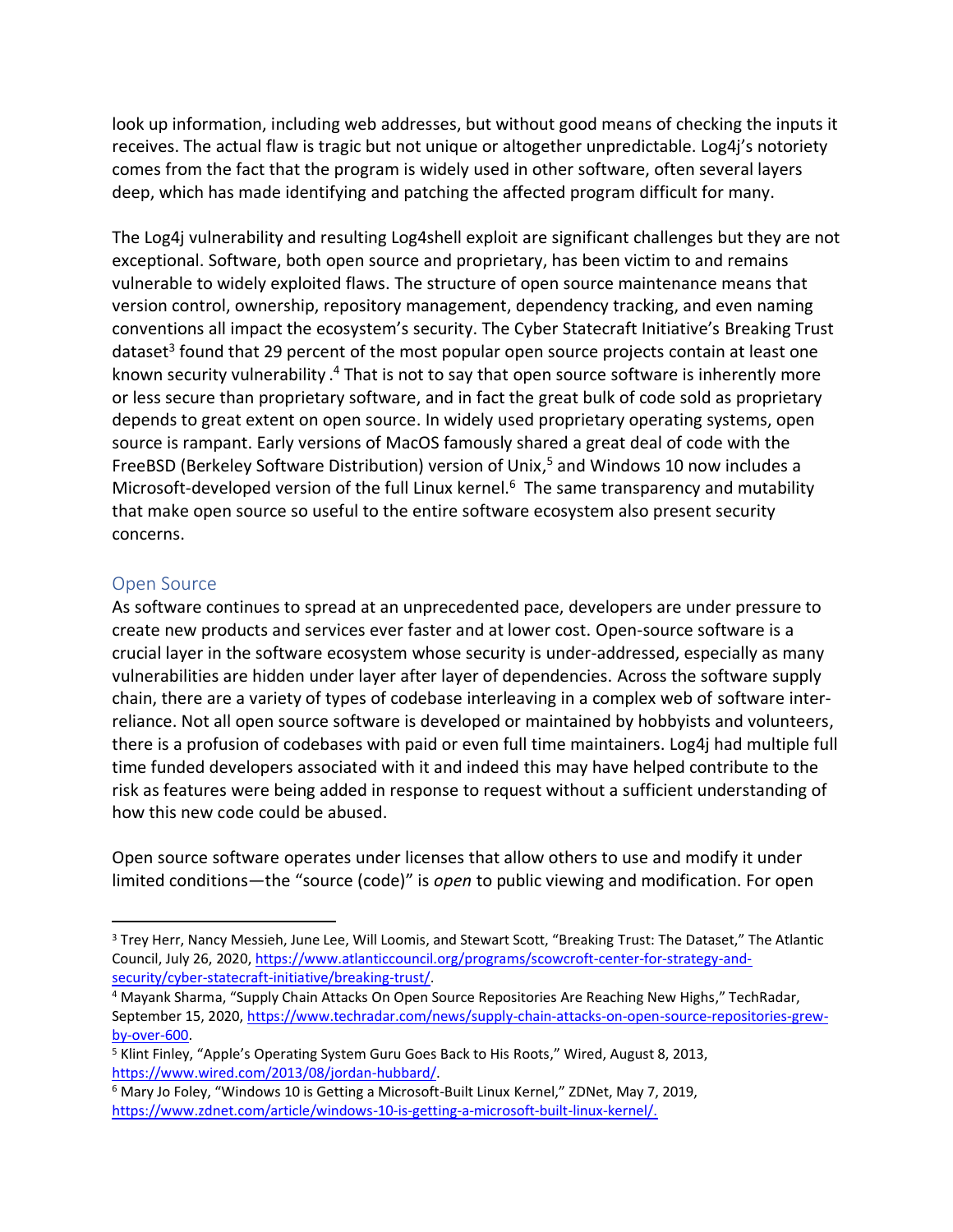source without paid support schemes, this code is typically offered "as is" without warranty. Some of the most common software systems in use today are open source: the Linux operating system, Apache Web Server, and more. The open source ecosystem benefits software development itself, providing packages, libraries, and tools for widespread use while allowing interaction with a greater number of developers than any single entity could provide. Any final product might contain dozens or hundreds of open source packages—one 2018 report found that 96 percent of applications in sampled commercial codebases had open source components. 7

Open source projects are not simply text files of freely editable source code floating around the Internet. Rather, a specific developer or entity maintains them. Others can come along, copy that code, and make changes. However, to incorporate those changes into the repository, contributors need to submit their version to the project maintainer for review (often called a pull request). The maintainer decides whether to incorporate the changes. Alternatively, the editor can host their own branch of the original code independently, preserving the identities of the original maintainers while still allowing the code itself to be altered and redistributed. Version control, changelogs, and ownership practices are crucial to an effective ecosystem, and there are many hosting services where developers can upload projects for others to use, edit, make pull requests, perform independent reviews, and more. These repositories of open source projects, libraries, and packages can even be built on open source components themselves. For example, the most widely used version control system, Git, is itself an open source program, while GitHub is a web-hosted interface allowing users to interact with repositories and other management tools that relies on an underlying Git infrastructure. Other popular open source repository systems include GitLab, BitBucket, and PyPI.

Where proprietary software is code owned by a single individual or organization, much of open source is developed along the lines of something closer to "an interacting, self-governing group involved in creating innovation with members contributing toward a shared goal of developing free/libre innovation."<sup>8</sup> Some open source projects start as proprietary code while other open source is sold together with software support programs. Many developers voluntarily collaborate to develop software that is valuable to them or their organization and many open source communities across the world find graduate students, long time software engineers, and technically minded volunteers outside the technology industry working side by side. Open source has become the bedrock of technological innovations like cloud computing, software-asa-service, next generation databases, mobile devices, and a consumer-focused Internet.<sup>9</sup>

Project, or community-based, OSS is the most common example: a distributed community of developers who continuously update and improve a codebase. Ruby is a classic case of this

 $7$  Mary K. Pratt, "5 open source software problems – and how to manage them," TechTarget, September 13, 2018, [https://www.techtarget.com/searchcio/tip/5-open-source-software-problems-and-how-to-manage-them.](https://www.techtarget.com/searchcio/tip/5-open-source-software-problems-and-how-to-manage-them)

<sup>8</sup> Michael Ayukawa, Mohammed Al-Sanabani, and Adefemi Debo-Omidokun, "How Firms Relate to Open Source Communities," *Technology Innovation Management Review*, January 2011[, https://timreview.ca/article/410.](https://timreview.ca/article/410) <sup>9</sup> Peter Levine, "Why There Will Never Be Another RedHat: The Economics Of Open Source," Tech Crunch, February 13, 2014, [https://techcrunch.com/2014/02/13/please-dont-tell-me-you-want-to-be-the-next-red-hat/.](https://techcrunch.com/2014/02/13/please-dont-tell-me-you-want-to-be-the-next-red-hat/)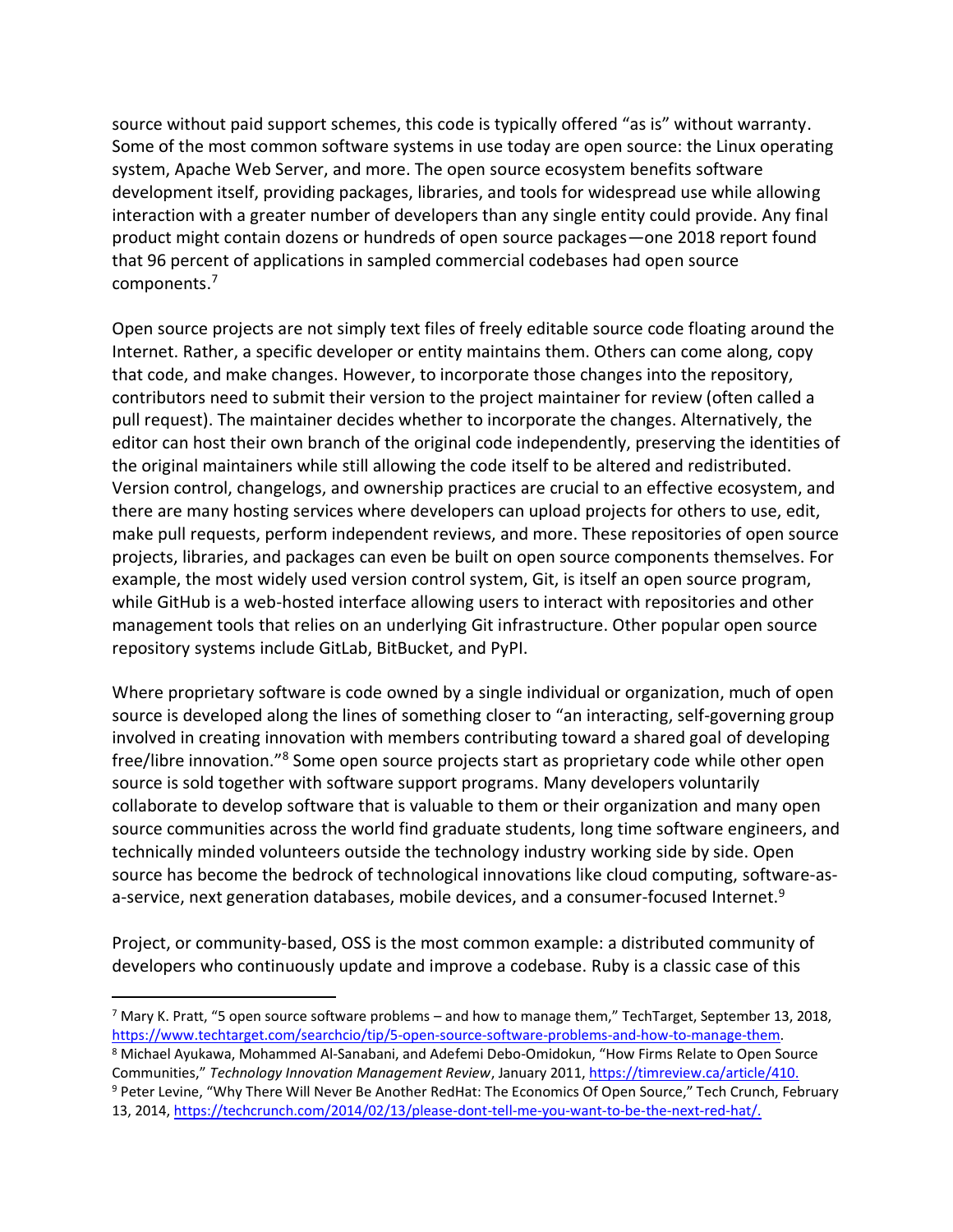model of open-source development. It is a community-based open-source codebase created in 1995 by Yukihiro "Matz" Matsumoto with a focus on "simplicity and productivity."<sup>10</sup> Twitter, Hulu, Shopify, and Groupon are just a few well-known sites built with Ruby. Individuals can manage their own software packages and dependencies on a day-to-day basis to ensure their quality. Attacks on Ruby feature in four different incidents in the Breaking Trust dataset including a March 2019 attack on the "strong password" gem which inserted a backdoor into code used to evaluate the strength of passwords on websites. The gem was downloaded more than 500 times before a single developer auditing the code noticed the change.

Another, less intuitive, model of open-source project is commercial open-source software (COSS). Up until its purchase by IBM in 2019, Red Hat was the largest COSS entity in the world. The company runs and operates an eponymous distribution (version) of the Linux operating system. Linux has existed since 1991 and is found in everything from cars and home appliances to supercomputers.  $11$  Red Hat maintains profitability by giving away its OSS, but charging customers for support, maintenance, and installation.<sup>12</sup>

Open source is not unique to information technology and can be found in operational technology environments as well. Here though the longer time horizon for new equipment and tighter limits on downtime make patching or major version updates more challenging.

Many open source projects are maintained by developers in their free time, and they do not always update their own dependencies, resulting in "trickle-down" vulnerabilities.<sup>13</sup> According to a report by Veracode, open source developers do not update project packages 79 percent of the time.<sup>14</sup> The installation of just one package can result in an average of eighty indirect dependencies, as packages themselves frequently rely upon other open source components.<sup>15</sup> While these dependencies drastically reduce the need for developers to "reinvent the wheel" for every product they create, they also exponentially increase the attack surface of any given piece of code in an already resource-constrained environment.

<sup>&</sup>lt;sup>10</sup> Kimberley Cook, "Python vs. Ruby: Which Is Better for Every Programmer and Why?" House of Bots, November 6, 2018, [https://www.houseofbots.com/news-detail/3957-1-python-vs-ruby-which-is-better-for-every](https://www.houseofbots.com/news-detail/3957-1-python-vs-ruby-which-is-better-for-every-programmer-and-why)[programmer-and-why.](https://www.houseofbots.com/news-detail/3957-1-python-vs-ruby-which-is-better-for-every-programmer-and-why)

<sup>&</sup>lt;sup>11</sup> Jenni McKinnon, "A Citizen's Guide to Open Source Communities," Pagely, April 18, 2019, [https://pagely.com/blog/citizen-guide-open-source-community/.](https://pagely.com/blog/citizen-guide-open-source-community/) 

<sup>&</sup>lt;sup>12</sup> Levine, "Why."

<sup>&</sup>lt;sup>13</sup> Suzanne Ciccone, "Announcing State of Software Security v11: Open Source Edition," Security Boulevard, June 22, 2021, [https://securityboulevard.com/2021/06/announcing-state-of-software-security-v11-open-source](https://securityboulevard.com/2021/06/announcing-state-of-software-security-v11-open-source-edition/)[edition/.](https://securityboulevard.com/2021/06/announcing-state-of-software-security-v11-open-source-edition/)

<sup>14</sup> Suzanne Ciccone, "Announcing Our State of Software Security Open Source Edition Report," Veracode, May 19, 2020, [https://www.veracode.com/blog/research/announcing-our-state-software-security-open-source-edition](https://www.veracode.com/blog/research/announcing-our-state-software-security-open-source-edition-report)[report.](https://www.veracode.com/blog/research/announcing-our-state-software-security-open-source-edition-report)

<sup>15</sup> Mark Russinovich, "Collaborating to Improve Open Source Security: How the Ecosystem is Stepping Up," RSA Conference, February 20, 2020, [https://published-](https://published-prd.lanyonevents.com/published/rsaus20/sessionsFiles/18542/2020_USA20_KEY-F02S_01_Collaborating-to-Improve-Open-Source-Security-How-the-Ecosystem-Is-Stepping-Up.pdf)

[prd.lanyonevents.com/published/rsaus20/sessionsFiles/18542/2020\\_USA20\\_KEY-F02S\\_01\\_Collaborating-to-](https://published-prd.lanyonevents.com/published/rsaus20/sessionsFiles/18542/2020_USA20_KEY-F02S_01_Collaborating-to-Improve-Open-Source-Security-How-the-Ecosystem-Is-Stepping-Up.pdf)[Improve-Open-Source-Security-How-the-Ecosystem-Is-Stepping-Up.pdf.](https://published-prd.lanyonevents.com/published/rsaus20/sessionsFiles/18542/2020_USA20_KEY-F02S_01_Collaborating-to-Improve-Open-Source-Security-How-the-Ecosystem-Is-Stepping-Up.pdf)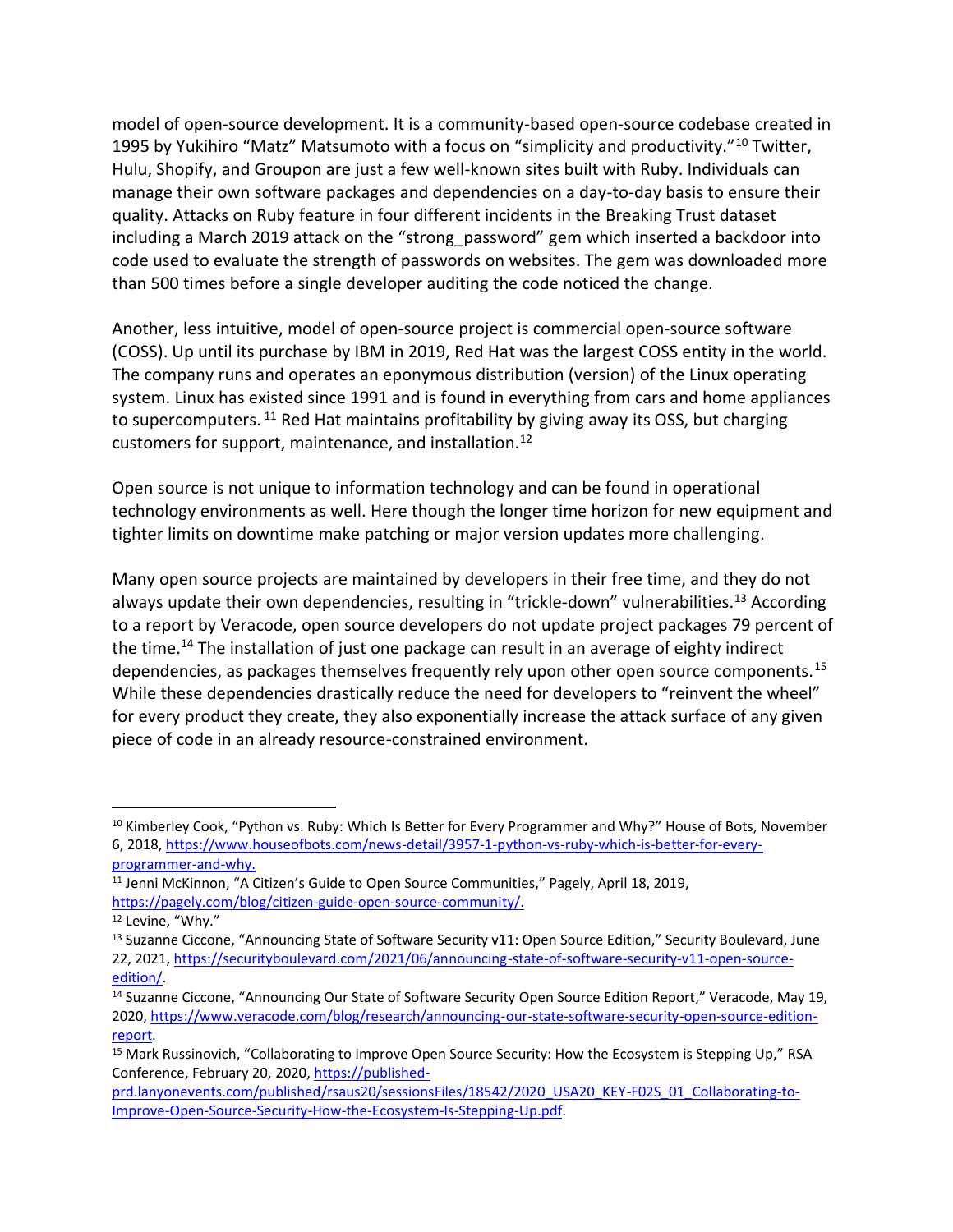Failures to mitigate open source vulnerabilities can have catastrophic consequences due to their widespread use and ambiguous ownership. For example, OpenSSL, responsible for managing website security certificates and implementing the TLS secure protocol, contained a serious vulnerability called Heartbleed, which allowed attackers to steal and eavesdrop on encrypted internet traffic and left massive numbers of users vulnerable.<sup>16</sup> Another popular package, event-stream, was compromised in 2018 when a malicious actor inserted code into the program that stole Bitcoin wallets to compromise copay-dash, a Bitcoin platform dependent on event-stream.<sup>17</sup> It remained undetected for months. A new report from the cybersecurity firm Sonatype found a 650 percent increase in open source repository attacks in 2021.<sup>18</sup>

# Addressing the Security of Open Source Through Federal Policy

Though not unique, the Log4j vulnerability and resulting exploitation impacted, according to one firm, thousands of private sector networks around the world.<sup>19</sup> Last year, the Atlantic Council issued a report on the SolarWinds/Sunburst campaign and its aftermath, diagnosing systemic shortfalls in the US government cybersecurity strategy and supply chain security policies as well as concerns with the security governance of widely deployed cloud computing services. Amid this discussion of proprietary code however, the report warned 'Don't forget about open source.'

One of the popular distribution vectors for software supply chain attacks in this report's dataset was open-source packages and libraries. These are often not the most consequential attacks, but they are exploited through largely trivial effort on the part of the attacker, pointing to a concerning trend given the wide dependence on open-source code in commercial and national security applications. Continuing efforts by the White House to incorporate open-source software as a means of sharing code across different agencies and with the technical public further raise the stakes of securing open-source software development.<sup>20</sup>

The following recommendations aim to support more effective and consistent security practices across open-source projects and in the governance of the open source ecosystem. Policymakers should *not* endeavor to "fix" the open-source community. There is no one opensource community, and effective change comes from resources, tools, education, and time not trying to upend cultures. Rather, the public sector can provide long-term infrastructure

<sup>17</sup> Zach Schneider, "Event-stream Vulnerability Explained," personal blog, November 27, 2018, [https://schneider.dev/blog/event-stream-vulnerability-explained/.](https://schneider.dev/blog/event-stream-vulnerability-explained/)

<sup>20</sup> US Department of Commerce, Open Source Code, accessed July 15, 2020, [https://www.commerce.gov/about/policies/source-code.](https://www.commerce.gov/about/policies/source-code)

<sup>&</sup>lt;sup>16</sup> James Turner, "Open Sources Has a Funding Problem," Stack Overflow, January 7, 2021, [https://stackoverflow.blog/2021/01/07/open-source-has-a-funding-problem/.](https://stackoverflow.blog/2021/01/07/open-source-has-a-funding-problem/)

<sup>&</sup>lt;sup>18</sup> "Open Source Continues to Fuel Digital Transformation, Sonatype's 2021 Software Supply Chain Report Reveals Important Trends," Sonatype, September 15, 2021, [https://www.sonatype.com/press-releases/sonatypes-2021](https://www.sonatype.com/press-releases/sonatypes-2021-software-supply-chain-report) [software-supply-chain-report.](https://www.sonatype.com/press-releases/sonatypes-2021-software-supply-chain-report)

<sup>&</sup>lt;sup>19</sup> "A Deep Dive into a Real-Life Log4j Exploitation," Check Point Software Technologies, accessed February 3, 2022, [https://blog.checkpoint.com/2021/12/14/a-deep-dive-into-a-real-life-log4j-exploitation/.](https://blog.checkpoint.com/2021/12/14/a-deep-dive-into-a-real-life-log4j-exploitation/)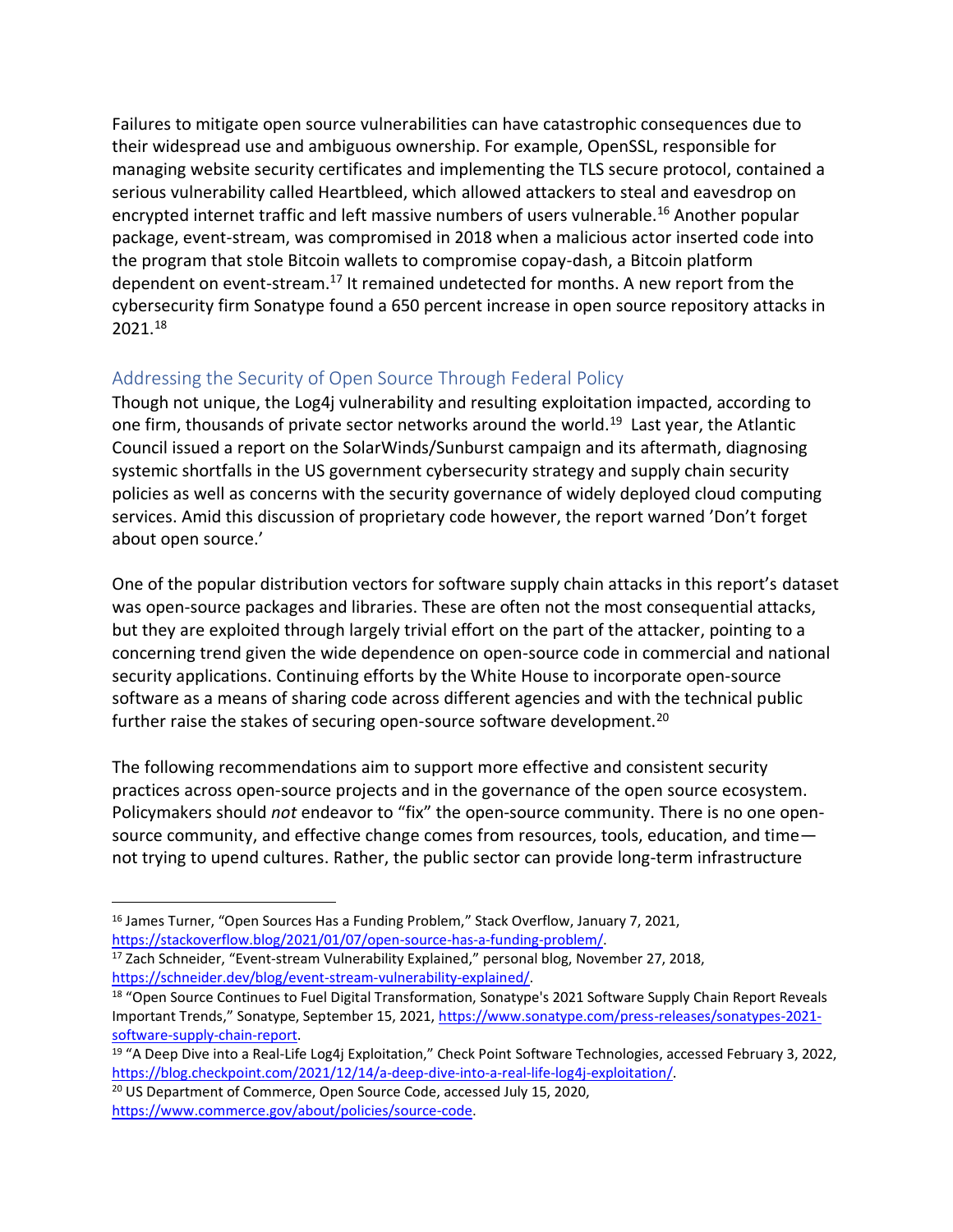support and a vision for security across the technology ecosystem alongside additional resources for security like grant funding, policy evangelism for best practices, and incentives toward better security outcomes for industry.

These recommendations focus on the role of DHS and its components given the jurisdiction of this Committee but it is important to note that open source supply chain security is a global challenge. This code is developed across national boundaries and consumed in the same way. While these actions focus on near term investments and activity from the Cybersecurity and Infrastructure Security Agency (CISA), they should be considered as downpayments to collective action across the United States and its allies and partners. The resilience and long term health of the open source ecosystem is in the collective interest of countries around the world., especially as circumstances like the current tensions around Ukraine highlight the potential consequences of vulnerabilities in our digital and physical infrastructure.

Executed together, these policies wold help improve the stability of open-source security efforts and strengthen channels between the public and private sectors. They should also help mitigate the challenges arising from the rapidly growing use of containers in cloud service deployments, including registries and hubs for container and other cloud images. The goal of these changes is to improve the health of the open source software ecosystem, create a more robust public-private partnership on software security issues, and lay the groundwork for long term investments in this critical digital infrastructure.

- 1. Build a Good Government Partner
- 2. Get Serious about Global Risk Assessment for Software Supply Chains
- 3. Investing in Critical Digital Infrastructure

### 1. Build a Good Government Partner

At present, there is no clear single point of partnership for open-source security in the US government, leaving a burgeoning array of private sector efforts to coordinate piecemeal. This absence risks costly duplication of effort and a missed opportunity to align open-source security with the long range security priorities, and ecosystem wide perspective, of US government stakeholders.

Congress should authorize the creation of a small (six- to eight-person) open-source security outreach and partnership program office inside DHS CISA's Cyber Security Division. Opensource security should be part of mainstream supply chain security policymaking, and this office would be charged with supporting those efforts while acting as the single point of contact for external stakeholders. The office would have an important and complementary role to efforts like the Linux Foundation's Open Source Security Foundation and other industry initiatives, providing long-term perspective, resources, and insights from federal cybersecurity priorities. The CISA Open Source Office should be a source of support and advocacy for open source security as a component of supply-chain security policy work, coordinating across government agencies and offices to ensure that open source security is no longer tied to a crisis cycle.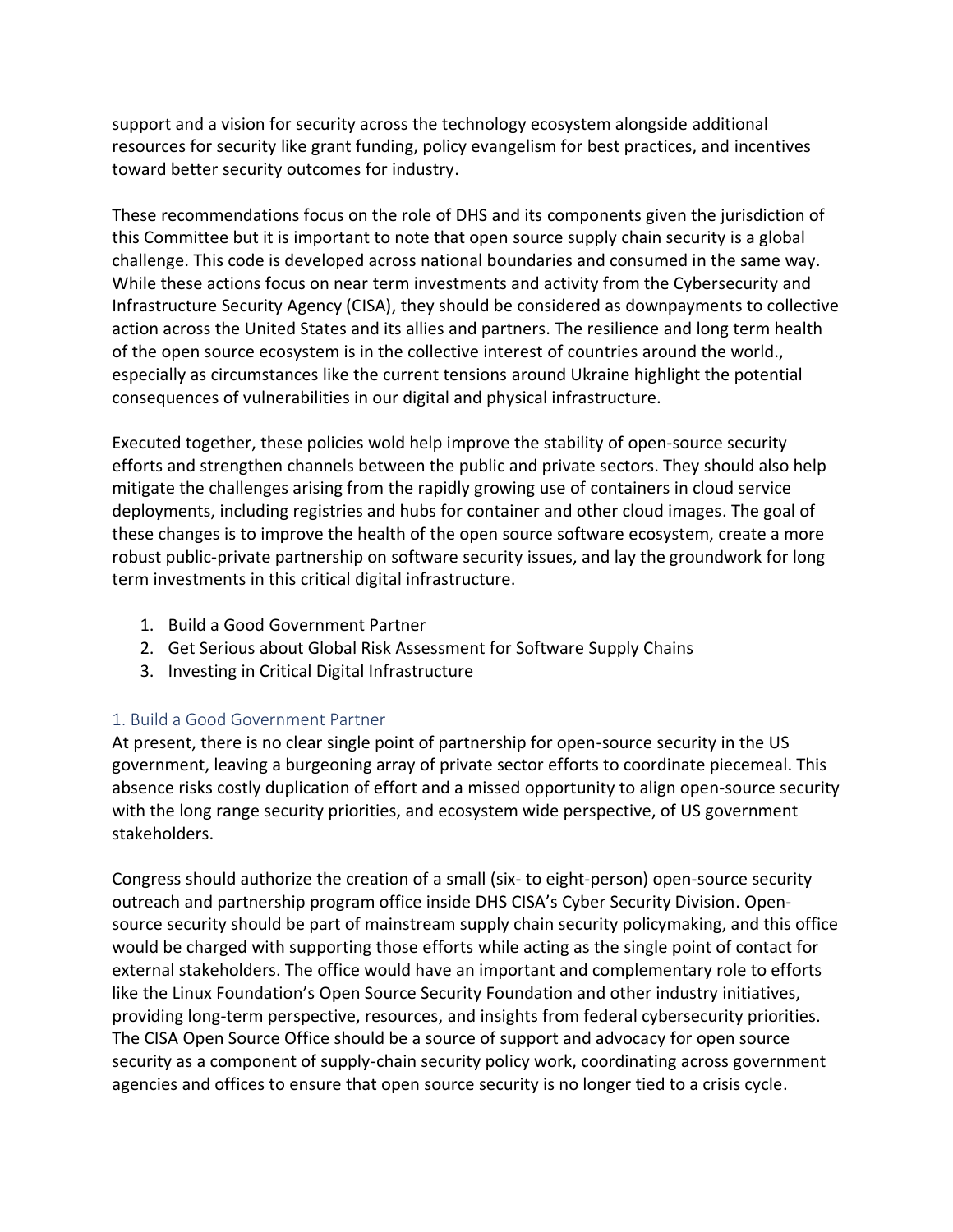This office should further encourage collaboration among the United States and allies in supporting the security of open source projects identified as critical by the office and act as a community liaison/security evangelist for the open-source community across the federal government. This office would require new funding in the long term but could be spun up out of an existing program and initially staffed using similar authorities as those used to bring outside cybersecurity experts in to support Operation Warp Speed and CISA's work with the health sector.<sup>21</sup>

#### 2. Get Serious about Global Risk Assessment for Software Supply Chains

One of the pressing challenges for open source maintainers and consumers alike is the lack of a clear hierarchy of risk. Log4j's pernicious nature was not due to a dastardly means of exploitation or a high consequence target so much as to the fact that the logging tool was used on such a wide variety of applications and was embedded deeply in codebases. Thus, consumers may not have even been aware of its inclusion in their codebase or dependences, making it all the more difficult to find and quickly update. Efforts by CISA to track major known vulnerabilities that need to be patched across the federal enterprise as well as industry efforts to index the most widely used projects and prioritize funding for their security are certainly welcome. But what log4j demonstrated, in eerie similarity to the Sunburst/Solar Winds campaign of the previous December, is that assessing risk in software supply chains requires looking beyond what products and services are widely in use—it requires looking deeper, to the codebases with which what these products and services are composed. The most challenging vulnerabilities will be those found in ubiquitous developer tools and codebases and libraries that form the foundation of other widely used code.

Suffice it to say that no single vendor or consumer will have the sufficiently global perspective on the open-source ecosystem necessary to make determinations about the true risk of an open-source library or package on their own. DHS CISA should lead assessments of open-source risk across the technology ecosystem (not limited to widely used tools in the .gov) and look to understand common dependencies. The National Risk Management Center may be better positioned to undertake short-term studies and conduct analysis to support this work in the coming year as the organization continues to realign. CISA should leverage an expanding community of SBoM producers and their data on the provenance of software to support this risk assessment work as well.

Merely tracing the most widely used packages is not enough, and while it may be the focus of near-term industry efforts, the public sector's responsibility, and indeed vested interest, is to consider risk on a longer and wider horizon. The product of these assessments is urgently needed to guide investment decisions by both the public and private sectors intended to better secure open-source software supply chains and to prioritize federal actions to proactively manage risk rather than wait for future crises.

<sup>&</sup>lt;sup>21</sup> "CISA Adds Top Cybersecurity Experts to Join COVID-19 Response Efforts," Cybersecurity and Infrastructure Security Agency, July 22, 2020, https://www.cisa.gov/news/2020/07/22/cisa-adds-top-cybersecurity-experts-joincovid-19-response-efforts.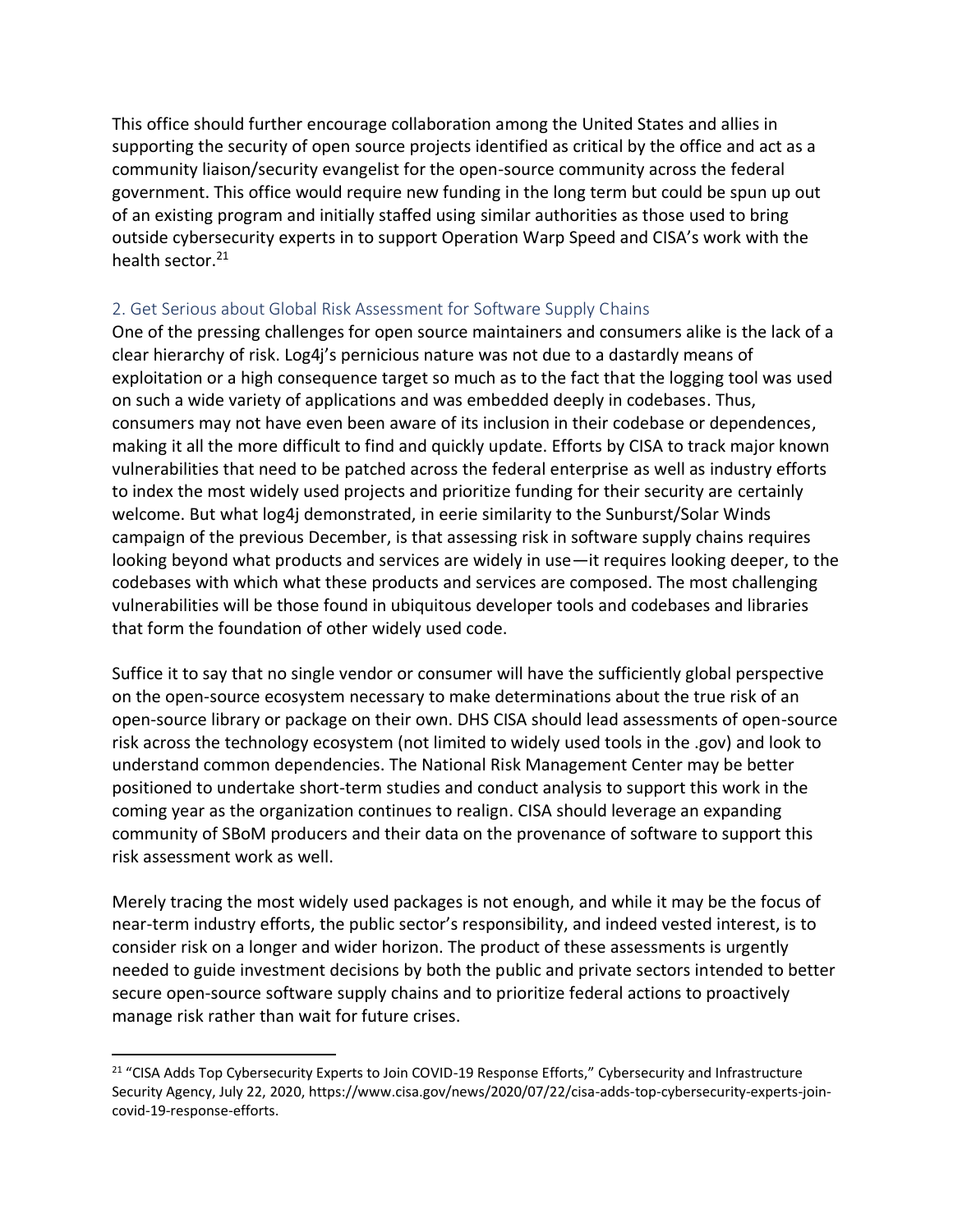## 3. Investing in Critical Digital Infrastructure

Open-source software constitutes core infrastructure for major technology systems and critical software pipelines. The absence of US public support to secure these products, at a cost point far below what is spent annually on other domains of infrastructure security, is a striking lapse. Luckily there is a clear pathway to begin to address this issue. Before the House of Representatives, there is a proposed amendment<sup>22</sup> to HR 4521,<sup>23</sup> the America COMPETES Act of 2022, that would authorize the creation of a set of Critical Technology Security Centers inside of DHS, including one focused specifically on open-source security. The important role this amendment grants to the CISA Director in shaping how the open-source center would award funds and to what ends would in turn support our broader recommendation to create an opensource evangelist/program office in CISA. Adequately resourced, this CTSC for open source would provide a starting point for federal efforts to improve the health and long-term security of the open-source ecosystem. This committee should support the CTSC provisions of the bill when it reaches the Senate, with the understanding that a substantial portion of moneys appropriated for these centers, on the order of \$20 to \$30 million a year, is dedicated to this open-source mission. These funds can be used in such a way as to avoid duplicating private sector investments, focusing on secure developer tools and "foundational" infrastructure for the open-source ecosystem, to incentivize rebuilding codebases in memory-safe languages, to support audits and volunteer labor to identify and patch vulnerabilities, and to support efforts to drive security talent into this space and towards the most impactful libraries and packages in open source.

A portion of the funds dedicated to this open-source CTSC should be reserved for direct grantmaking at the discretion of the CISA Director in addition to the DHS-determined funding. These grants should involve an open application, widely circulated, to allow code maintainers and open-source projects to demonstrate their suitability and need for small (less than \$500,000) support grants. This would support a degree of 'market-driven' risk assessment to complement the other, more top-down, approaches endorsed here. External observations are that CISA's ability to award grants is markedly slower and more complicated than comparable industry practice, presenting a material risk to any grant making activity. In line with this recommendation, this Committee would benefit from asking CISA directly how to radically streamline their grant-making authorities and processes.

The funding in line with this CTSC for open source doesn't need to occasion a net increase in CISA's overall budget. One of the most striking findings from last year's Sunburst campaign, and a continuing concern in the larger analysis of the cybersecurity capabilities of the .gov, is the EINSTEIN program. Hard questions should be asked about the program including:

[https://rules.house.gov/sites/democrats.rules.house.gov/files/BILLS-117HR4521RH-RCP117-31.pdf.](https://rules.house.gov/sites/democrats.rules.house.gov/files/BILLS-117HR4521RH-RCP117-31.pdf)

<sup>22</sup> U.S. Congress, House Rules Committee, *Rules Committee Print 117-31 Text of HR 4521, the America COMPETES*  Act of 2022, HR 4521, 117<sup>th</sup> Cong., 2<sup>nd</sup> sess., introduced in House Rules Committee February 1, 2022, [https://amendments-rules.house.gov/amendments/LANGEV\\_068\\_xml220128115401119.pdf.](https://amendments-rules.house.gov/amendments/LANGEV_068_xml220128115401119.pdf)

<sup>&</sup>lt;sup>23</sup> U.S. Congress, House, *Bioeconomy Research and Development Act of 2021 [America COMPETES Act of 2022]*, HR 4521, 117<sup>th</sup> Cong., 1<sup>st</sup> sess., introduced in House July 9, 2021,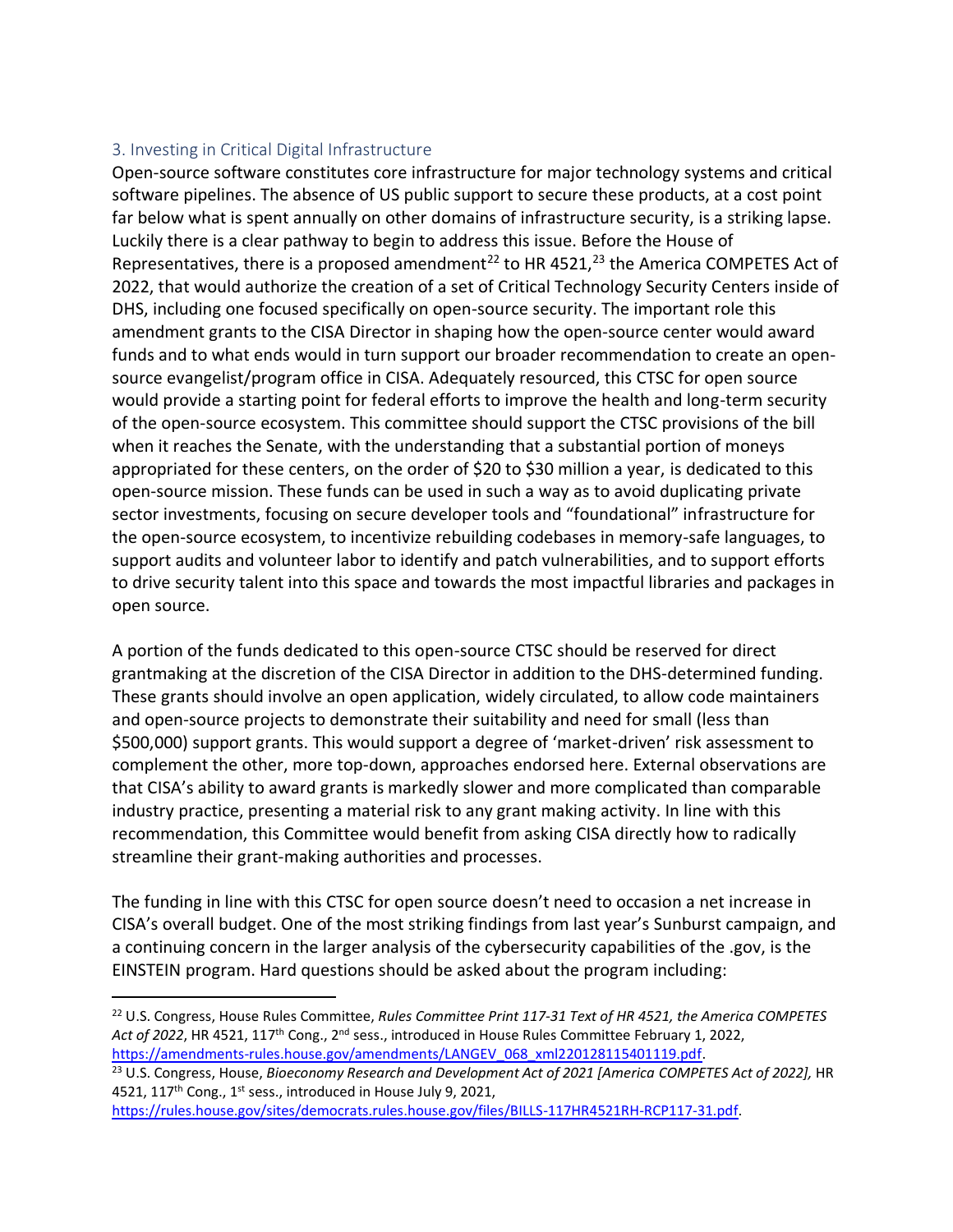- Is EINSTEIN currently delivering capabilities adequate to address adversary activities and known risks in the .gov technology landscape?
- Does the program's technical roadmap deliver capabilities against likely near-term changes in these adversary activities or technical risks?
- Does the EINSTEIN program have a performance history to suggest that it would be able to deliver such capabilities in the near future if not currently planned for?
- Does the budgetary commitment CISA makes to the EINSTEIN program adequately reflect either a) the program's capabilities or b) its value against CISA's priorities?
- Does EINSTEIN, as currently constituted, map well to CISA's current authorities and relationship with the Office of the National Cyber Director especially as laid out in HR 6497, the Federal Information Security Modernization Act of  $2022^{24}$

It is possible that in such an analysis, the EINSTEIN program may reveal significant opportunities for cost savings and more efficient programmatic approaches to obtain the technical and security capabilities currently desired by CISA.

The open-source CTSC should look to support the long-term health of the software supply chain ecosystem by curating, maintaining, and integrating security and developer software tools released across the open-source ecosystem. Working with these tools, the Center could invest federal resources to ensure these tools are accessible and easily integrated with major package managers to ensure developers can find consistent support for versioning, security checks, integrity verification, dependency mapping, and update notification across different repositories and platforms. At the core of open source is the ability to solve a problem once and enable others to solve it markedly faster and easier the next thousand times it is encountered. Good software tools are important for lowering the barrier of accessibility for good security behaviors in low-resource projects. They also make it easier for a wider array of talent to identify vulnerabilities, mitigate them, and notify consumers. Yet, maintaining these tools, including ensuring their own security against compromise and abuse, can be a costly and time-consuming task unlikely to feature in new investment schemes and funding limited to the highest priority projects. Tooling is a direct pathway to improve the security performance of developers across the open source ecosystem and the CTSC for open source can play a critical role in curating and supporting these tools for all.

In the next three to five years, US government financial support for open source and software supply chain security should be expected to rise above \$100 million per year on the simple basis of the overwhelming value that open-source software provides to society and in particular to the technology industry. Efforts are underway to improve our collective ability to fight fires that have long been ignored and risk growing worse. Medium- and long-term efforts should now seek to move the open-source community and industry toward effective fire prevention. The investments contemplated here are to address urgent near-term needs and bring some measure of balance in open source investment between industry and the US government. Long-

<sup>&</sup>lt;sup>24</sup> U.S. Congress, House, *Federal Information Security Modernization Act of 2022*, HR 6497, 117<sup>th</sup> Cong., 1<sup>st</sup> sess., introduced in House January 25, 2022, [https://www.congress.gov/bill/117th-congress/house-bill/6497?s=1&r=1.](https://www.congress.gov/bill/117th-congress/house-bill/6497?s=1&r=1)